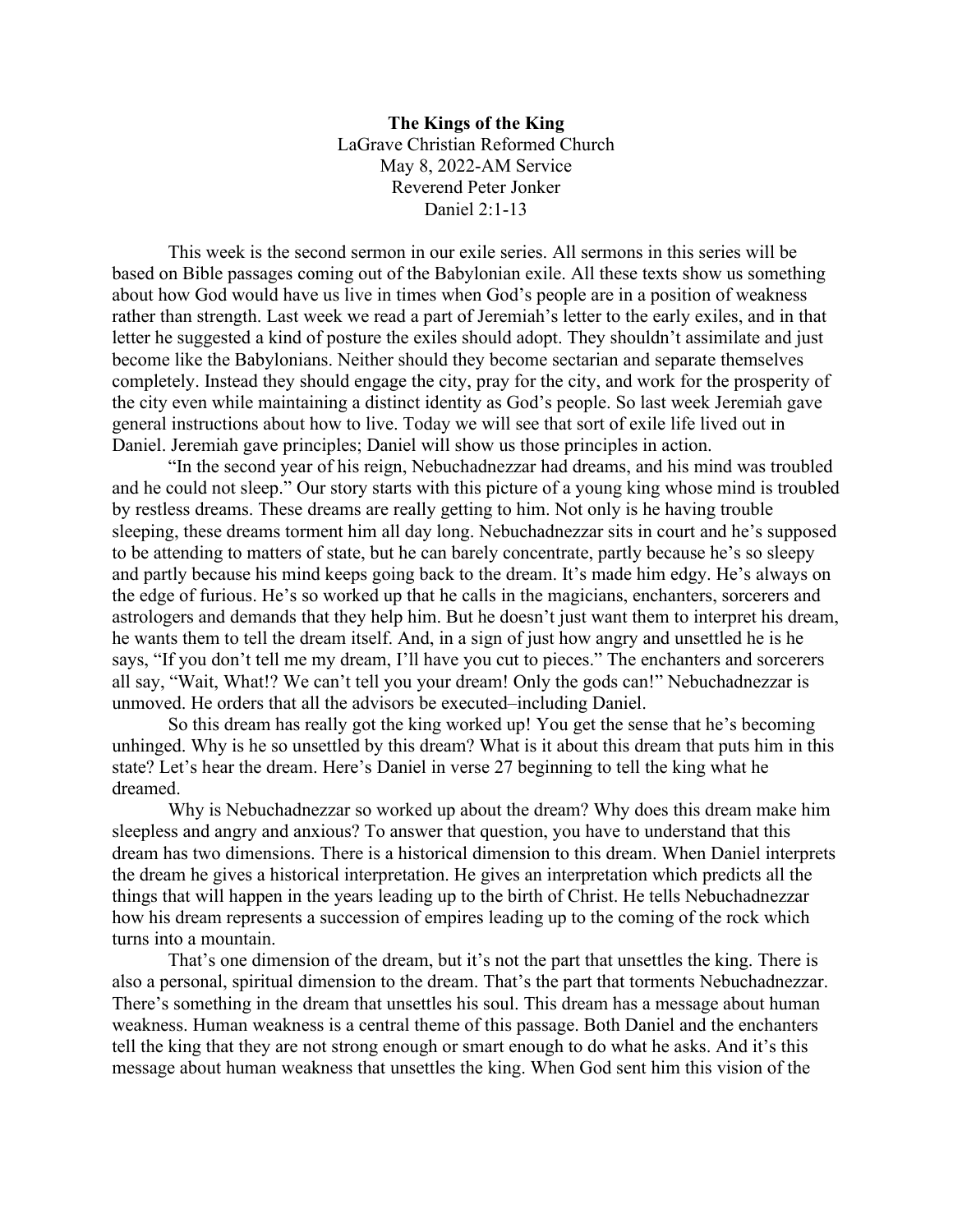statue, which looked strong from the chest up, but at its foundation was weak and close to collapse, it touched a nerve. It awakened his insecurity.

Remember, this is the second year of his reign. Nebuchadnezzar had ascended to a position of enormous responsibility. He was literally the most powerful man in the world. And he's discovered what all people in these kinds of positions discover–from a distance these big institutions and the people who lead them look strong and smart and in control. But when you get inside them you realize that these institutions, like all institutions, are flawed and frail and the people who lead them are flawed and frail. Nebuchadnezzar has the dream about the statue that shows a strong, shining face, but has feet of clay; a statue that looks strong, but is weak at its foundation, a statue that collapses and becomes like chaff blown away in the summer breeze, and he wakes up in a sweat because he thinks, "That's me." It's like the dream whispers in his ear, "You have no idea what you're doing! You're in over your head. And it's all going to collapse." The king projects an image of control and power, but his response to the dream shows that just under the surface there's part of him that's scared. That's why he can't sleep.

This personal, spiritual dimension of Nebuchadnezzar's dream is not confined to the king. The whole world is full of people dreaming some version of Nebuchadnezzar's dream. The world is full of people who are walking around and acting like they are competent and in control, people who talk as if they know the answers, but even as they put on a strong front and the confident words come out of their mouths, some version of Nebuchadnezzar's dream is whispering in their ear. "You don't understand anything, and everything is this close to falling apart."

You could argue that our whole society is having a Nebuchadnezzar moment. Our whole society is being tormented by a  $21<sup>st</sup>$  century version of Nebuchadnezzar's dream. There is definitely a sense that a culture that once seemed so strong and certain and grounded is suddenly fragile. 30 years ago, after the Berlin wall fell and Mikael Gorbachev opened up Russia, everyone thought that western democracy had triumphed! Dictators were done! America was leading the world and western style democracy would take hold in every place. The world would enter a new season of freedom and prosperity and at the head of it all would be America. In 1992 a scholar named Frances Fukuyama wrote a book called *The End of History*. It was widely read and people hailed it as a keen vision of the future. Fukuyama said that democracy would triumph and humans would enter a new phase of freedom and cooperation. But like the enchanters and magicians in our story, Fukuyama has proved spectacularly wrong. In 1992 democracy and western culture seemed strong and immovable. Kind of like the top half of Nebuchadnezzar's statue. But now? Now the whole society is full of people as restless and angry as Nebuchadnezzar after his dream. Everything seems up for grabs. Institutions we thought would go on forever suddenly seem wobbly.

And not only is society being tormented by a modern version of Nebuchadnezzar's dream, it seems like everyone is in a Nebuchadnezzar mood. Everyone is stomping around like the angry king. Everyone is on edge. Everyone is outraged. A lot of people are borderline unhinged. We're shouting at our leaders, shouting at each other, "Show us the meaning of my dream! Explain to me what is happening because it feels as though it's all going to fall apart!"

Not only is our culture is being tormented by a modern version of Nebuchadnezzar's dream, as God's people, we are called to a modern version of Daniel's mission. We are called to be dream interpreters. We are called to interpret the restless dreams of our culture. We are called to interpret the restless dreams of our neighbors who toss and turn at night as they try to make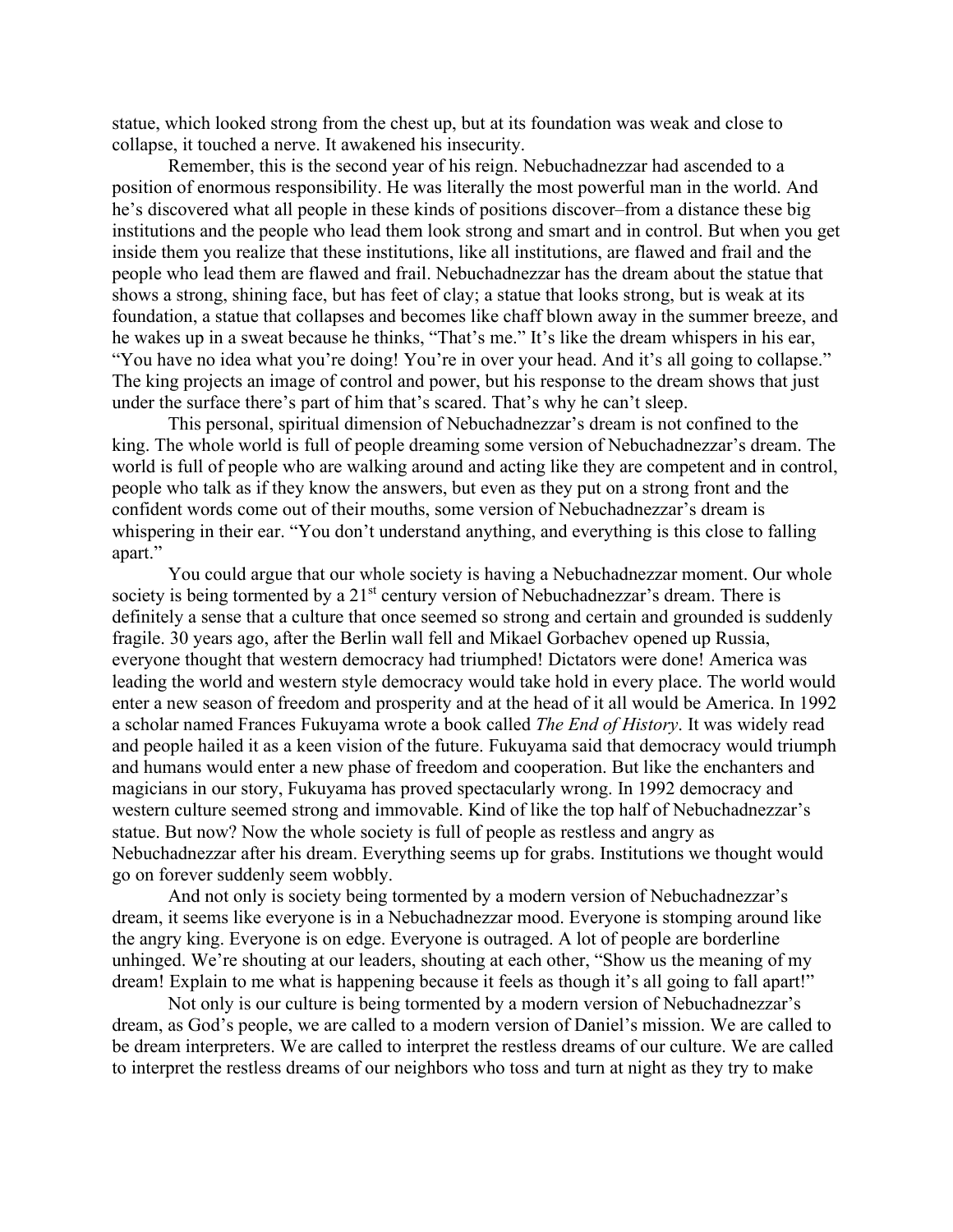sense of their world. We are called to point them away from the idol of human power, with its golden face and its clay feet, and point them towards the rock of ages.

And if you want to know how to do that, if you want to know how to calm people down and interpret their dreams, you should watch Daniel in verse 14. As I see it, there are 3 things Daniel does here that can inform us as we speak to the restless dreams of our culture.

First, Daniel prays. Here's a fundamental difference between Nebuchadnezzar's approach to life, and Daniel's approach to life. Nebuchadnezzar meets the world with strength. He wants appear as though he's always in control, like he's strong enough and smart enough to do all the things. Daniel starts his day on his knees. Daniel knows he is weak. Nebuchadnezzar hides his weakness; Daniel leads with it. Daniel knows that this task is too big for him. So he prays, "Lord, I can't interpret this dream. I can't make sense of this. No one can. But you can Lord. So I put myself in your hands."

We are all inadequate to the tasks of our life. It's not just the big troubles of the world which are too big for us to figure out, we can't even figure out our kitchen table problems: How to raise our children. How to come alongside a depressed friend. How to make sense of our own hearts. If you start every day meeting these troubles by trying to psych yourself up, by pretending that you are in control, but thinking these problems can be overcome if you just work a little harder, it will crush you. You will be a mess of pride and shame and anger. You will stomp around like Nebuchadnezzar. But if you start on your knees, knowing where your hope and strength comes from, you'll be planted on the rock. When we begin with prayer, our weakness doesn't panic us, because we remember that we are weak but he is strong. If we are going to speak wisdom to the restless dreams of our culture it will come out of a humility rooted in prayer.

Second, Daniel relies on the people of God. Daniel roots himself in the church. Verse 17: "Daniel returned to his house and explained the matter to his friends Hananiah, Mishael and Azariah. He urged them to plead for mercy from the God of heaven concerning this mystery." He goes to his friends and says, help me! Pray with me! On his own, his faith isn't strong enough to keep going, he needs the support of others. It's yet another way in which the Bible reminds us that the life of faith is meant to be done in community. We need the company of faithful believers to pray for us and with us when we are down.

So Daniel uses prayer, he relies on community; Daniel also uses knowledge. In chapter one, we learn that Daniel has had a thorough liberal arts education. In chapter one, verse 4 we hear that Daniel had been thoroughly instructed in the language and the literature of the Babylonians. In order to address the culture and its confused dreams you've got to understand that culture, you've got to speak its language. You see Daniel exercise his cultural learning in verse 15. "When Arioch, the commander of the king's guard, had gone out to put to death the wise men of Babylon, Daniel spoke to him with wisdom and tact." Daniel uses his cultural knowledge and political skill–all things he had studied–to diffuse the situation.

You also see that when Paul addressed the people of Athens. The Athenians were also having restless dreams, only those dreams were expressed in all the statues of gods and goddesses placed all over their city. It was an expression of their religious hunger, their religious restlessness. Paul addresses it by proclaiming the truth of Jesus, but as he does so he quotes the Greek poets and philosophers. His deep study helped him address his Athenian audience on their terms. That doesn't mean everyone has to go to college or read the Greek poets, but all of us in our own way are called to learn the contours of our society, to understand the spirit of our age, to listen discerningly to our neighbor's stories.